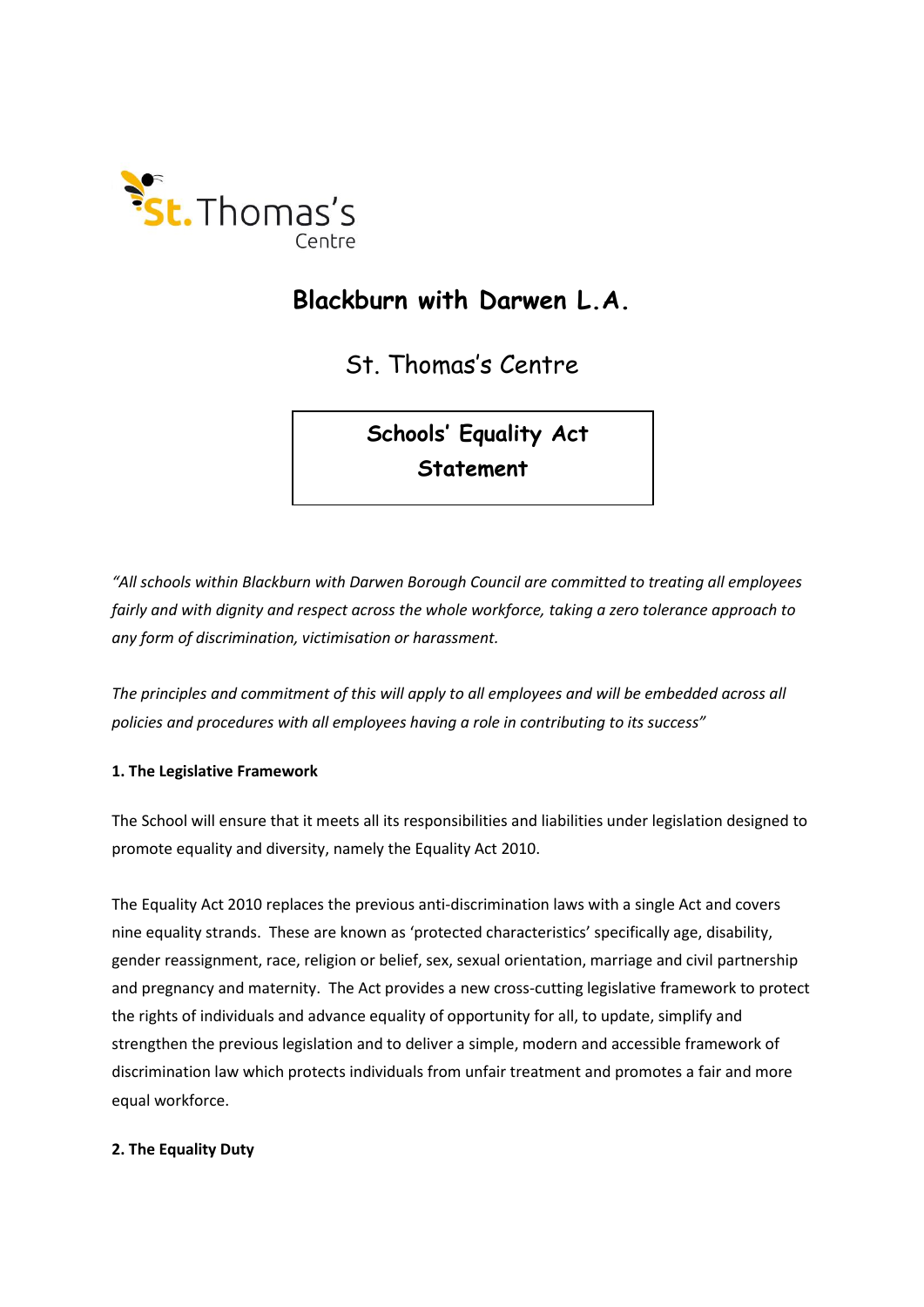One of the key measures in the Act is the public sector Equality Duty which aims to ensure all public bodies play their part in making society fairer by tackling discrimination and providing equality of opportunity for all. This includes:

- eliminating unlawful discrimination, harassment, victimisation and any other conduct prohibited by the Act;
- advance equality of opportunity between people who share a protected characteristic and people who do not share it;
- fostering good relations between people who share a protected characteristic and people who do not share it.

# **3. Equality Statement**

The commitment of the School is to promote equality of opportunity to all employees and consider that equality issues must influence decisions, for example:

- to set an example of good practice through innovative solutions to local equality and diversity issues;
- to recognise and promote the value of diversity in the workforce to implement fair and equal employment practices;
- to continually monitor and evaluate the equality analysis and impact of the service we provide in response to our customer needs;
- to inform decision-making through good knowledge of the local population and cultural context.

We will demonstrate our commitment to equality through:

- schools' policy framework which supports this statement and which have been put in place to remove barriers, eliminate discrimination and address disadvantage;
- use of 'positive action' where those with a protected characteristic could experience a disadvantage because of that characteristic or are disproportionately under-represented in a particular activity;
- monitoring and reviewing our policies on a regular basis to ensure they do not discriminate or disadvantage employees;
- monitoring selection of policies will be considered and tested annually by the Policy Development Group to ensure the policies are in place to treat people fairly and proportionally and meet the requirements of the Schools' equality statement;
- undertaking equality training to ensure employees understand what equality law means for them and the organisation and to embed this into practice;